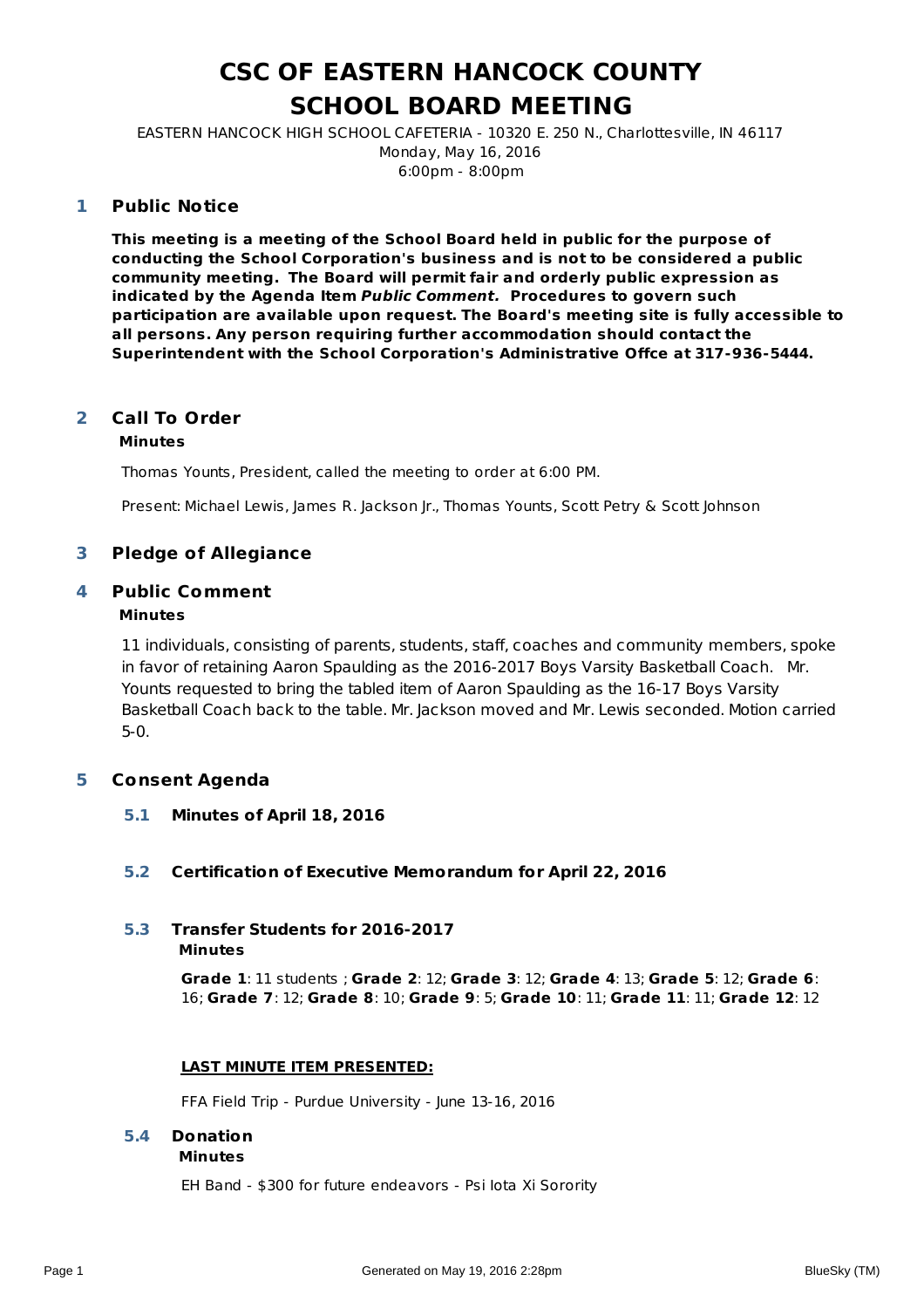# **5.5 ECA**

#### **Minutes**

Next Winter Head Coaches

Boys Varsity Basketball - Aaron Spaulding

Girls Basketball - Shari Doud

**Wrestling** 

Keith Oliver

Swimming

Derek McCormick

**Softball** 

JV - Chelsea Gibson

JV Assistant - Mark Reger (Volunteer)

8th Grade Assistant - David Wickard (Volunteer)

Golf

HS Coach - Mauri Metzger

HS Coach - Cole Allen (Volunteer)

Girls Tennis

HS Assistant - Erin Wolski

Boys Track

HS Assistant - Ebben Graves (Volunteer)

#### **Minutes 5.6 Support Staff**

Additional duties have added to Chris Wilson's job requirements – He has been compensated an additional \$5000 per year. He will be responsible for all mowing and maintenance of nearly 70 acres of school property. He will also be our certified pesticide applicator. This changes over the responsibility from the Transportation Department to Buildings & Grounds.

New Hire - Greg Turner - Transportation Director - \$55,000

New Hire - Shanna Sharp - Middle School Secretary - \$11.97/hour

Transfer - Susan White - High School Secretary - Currrenly a HS Instructional Assistant

#### **Minutes 5.7 Substitute Teacher**

Justin Stephens

# **5.8 Claims**

**Minutes** Prewritten: \$27,407.21 Regular: \$243,793.87 Payroll: \$533,128.14 Total: \$804,329.22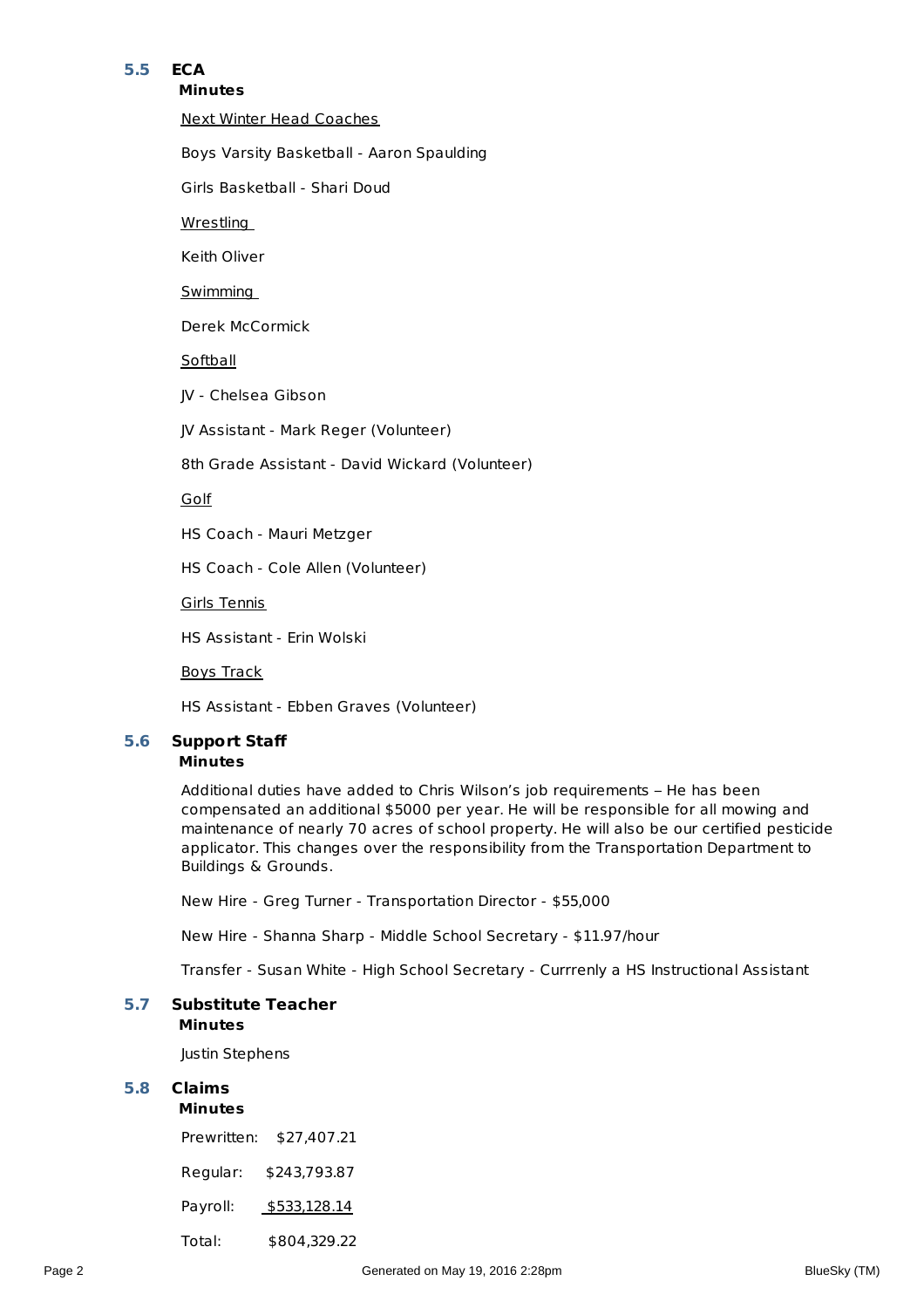Mr. Johnson moved and Mr. Jackson seconded a motion to approve the consent agenda as presented. Votes were counted by show of hand. Motion carried 4-1. Mr. Younts voted no.

#### **School Based Services Presentation Minutes 6**

Jennifer Lightcap, High School Counselor, presented information on bringing mental health counseling to Eastern Hancock at no cost to the corporation for the 2016-2017 school year. This service will be provided by Community Health Network.

Mr. Petry moved and Mr. Jackson seconded a motion to approve the use of mental health counselors for 2016-2017. Motion carried 5-0.

# **7 NEOLA - First Reading**

#### **Textbook Rental for 2016-2017 Minutes 8**

Prior to presenting textbook rental information, John Davis, Corporation Attorney, presented the board with with an update on the municipal bond market conditions and current potential refunding of the First Mortgage Bonds, Series 2007, in order to achieve interest cost savings.

Mr. Jackson moved and Mr. Lewis seconded a motion to move forward with the bond refunding. Motion carried 5-0.

Mr. Jackson moved and Mr. Johnson seconded a motion to approve the textbook rental/fees as presented for the 2016-2017 school year (see attachments). Motion carried 5-0.

#### **Other Items Allowed by the Board 9**

### **Minutes**

Dr. McGuire recommended that the board allow Marvin Ward, Consultant, to provide the corporation with services as needed.

Scott Petry moved and Scott Johnson seconded a motion to approve the recommendation. Motion carried 5-0.

# **Informational 10**

### **Minutes**

The annual Eastern Hancock Education Foundation Mud Run will be Saturday, May 28th.

Graduation will be June 4th at 11am. Dr. McGuire reminded the board to arrive no later than 10:30am.

Ten 8<sup>th</sup> graders recently participated in the Jr. Academic Super Bowl. The Science and Interdisciplinary teams finished first at our site, while the English team finished second. The Interdisciplinary team, composed of Chelsi McMahan, Sam Blocher, Daly Pelger, Madison Hagan, and Megan Neiderhauser, finished 4<sup>th</sup> in the state. The English team, consisting of Sam Blocher, Lucy Cochard, Chelsi McMahan, and Megan Neiderhauser, finished 7<sup>th</sup> in the state. Dr. McGuire congratulated all students.

Suzanne Eischen was recognized as the Education Foundation's 2015-2016 Teacher of the Year recipient.

Dr. McGuire invited the board to attend the staff breakfast on Friday, May 27th at 8am in the HS cafeteria.

Jessica Neill, Elementary Literacy Coach, is graduating with her MBA and is giving a presentation Wednesday, May 18th at 4pm. She has invited the board to attend.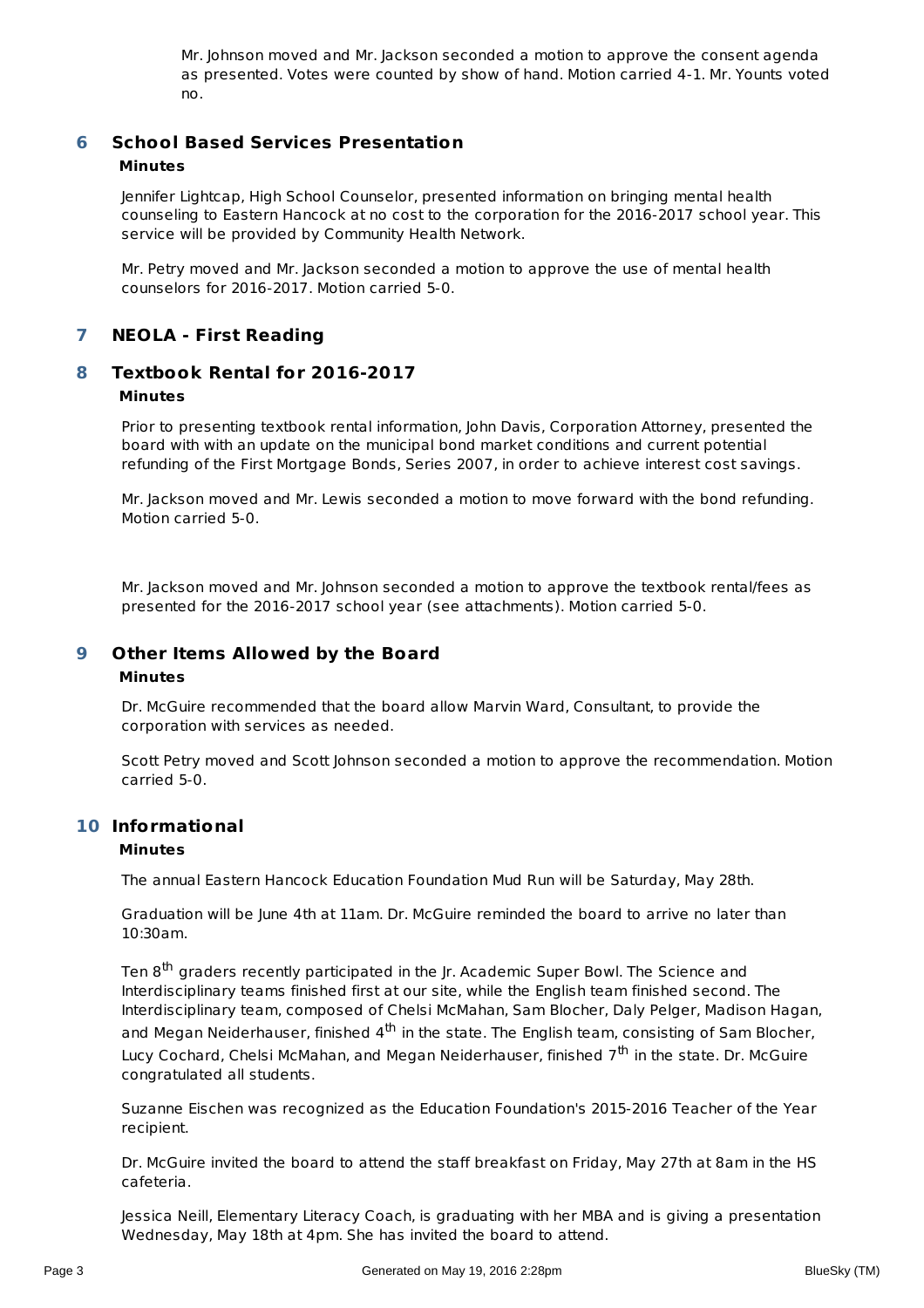An executive meeting will be held an hour prior to the July 18th regular board meeting for the midyear superintendent review.

There was a brief discussion on the 2017-2018 disctrict calendar.

The Athletic Boosters are wanting to place a shelter house on campus, on the left side of where tickets are taken by the football field. The board asked for preliminary plans.

Dr. McGuire recently met with our Seniors in small groups. What stood out to her the most is that they consistently liked the teachers. She has also been visiting teacher classrooms recently as well.

### **Adjournment 11 Minutes**

Mr. Jackson moved and Mr. Lewis seconded a motion to adjourn the meeting. Motion carried 5-0.

\_\_\_\_\_\_\_\_\_\_\_\_\_\_\_\_\_\_\_\_\_\_\_\_\_\_\_\_\_\_ \_\_\_\_\_\_\_\_\_\_\_\_\_\_\_\_\_\_\_\_\_\_\_\_\_\_\_\_\_\_

Thomas Younts, President James R. Jackson Jr., Secretary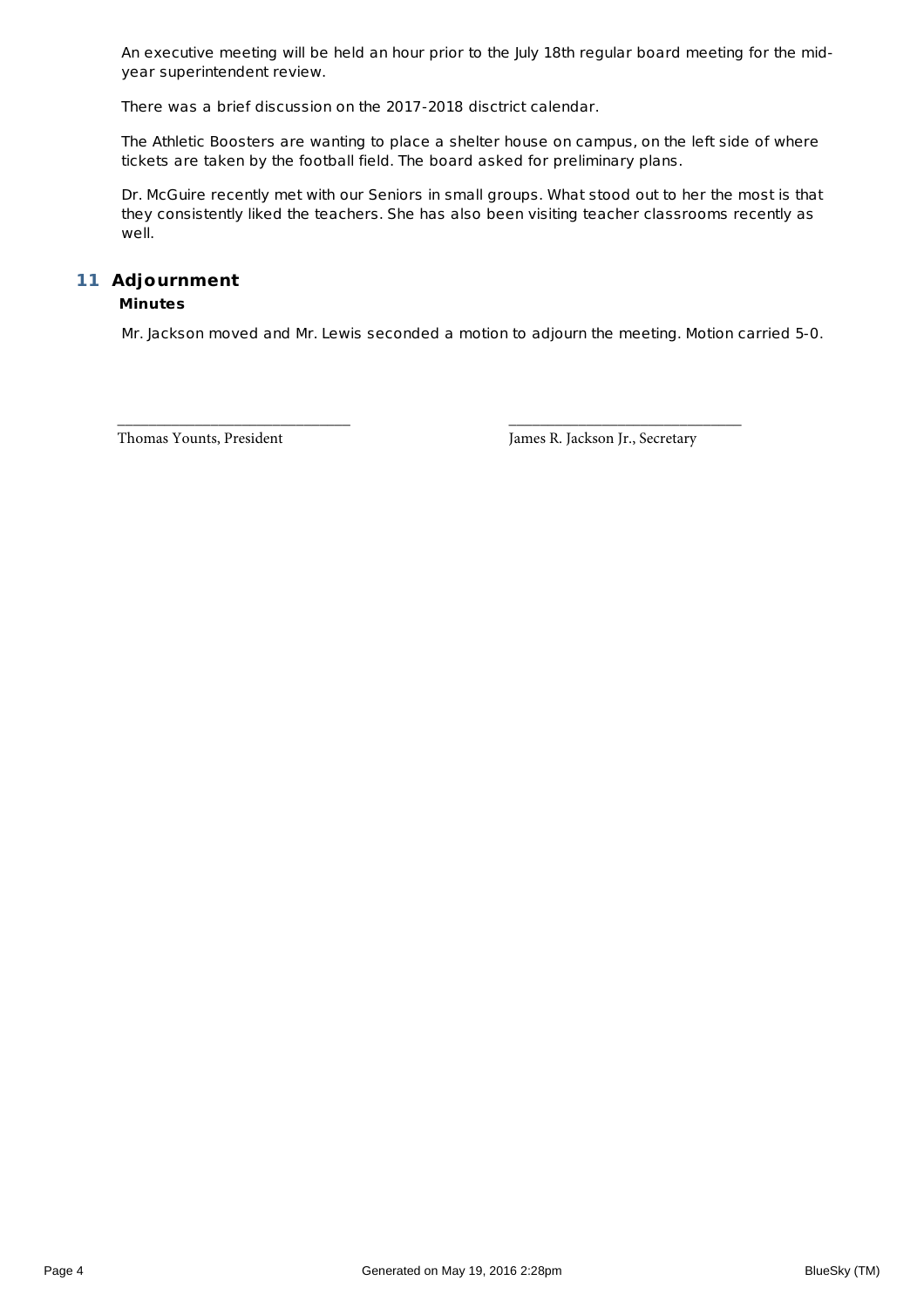| Code | Course               | <b>Building</b> | <b>Textbook</b> | <b>Fees</b>     | Consum. Notes |                                              |  |  |
|------|----------------------|-----------------|-----------------|-----------------|---------------|----------------------------------------------|--|--|
| 522  | Leadership/Carr Info | <b>HS</b>       | \$<br>10.00     |                 |               |                                              |  |  |
| 1002 | Eng 9                | <b>HS</b>       | \$<br>5.00      | \$2.00          |               |                                              |  |  |
| 1004 | <b>Eng 10</b>        | <b>HS</b>       | \$<br>5.00      | \$20.00         |               | +5.00 grammar workbook                       |  |  |
| 1004 | English 10 Honors    |                 |                 | \$25.00         |               | novel and grammar workbook                   |  |  |
| 1006 | <b>Eng 11</b>        | <b>HS</b>       |                 | \$<br>2.50      |               | $-1.00$                                      |  |  |
| 1008 | <b>Eng 12</b>        | <b>HS</b>       |                 | \$<br>2.50      |               | $-1.00$                                      |  |  |
| 1056 | Ap Eng Lang & Comp   | HS              | \$<br>2.00      | \$12.00         |               |                                              |  |  |
| 1058 | Ap Eng Lit & Comp    | <b>HS</b>       | \$<br>5.00      | \$<br>5.00      |               |                                              |  |  |
| 1086 | <b>Stdnt Pubs</b>    | <b>HS</b>       |                 | \$<br>4.00      |               |                                              |  |  |
| 1098 | Adv. Comp            | <b>HS</b>       | \$<br>2.50      | \$18.00         |               | +10.00 grammar workbook                      |  |  |
| 1514 | Economics            | <b>HS</b>       | \$<br>3.50      |                 |               |                                              |  |  |
| 1540 | Government           | <b>HS</b>       | \$<br>3.00      |                 |               |                                              |  |  |
| 1542 | <b>US Hist</b>       | <b>HS</b>       | \$<br>5.60      |                 |               |                                              |  |  |
| 1548 | <b>World History</b> | <b>HS</b>       | \$<br>5.60      |                 |               |                                              |  |  |
| 1562 | <b>US Hist AP</b>    | <b>HS</b>       | \$<br>32.00     |                 |               |                                              |  |  |
| 1570 | Geog/Hist of World   | <b>HS</b>       | \$<br>8.50      |                 |               |                                              |  |  |
| 2040 | Ger I                | <b>HS</b>       | \$<br>8.26      |                 |               | $-6.50$                                      |  |  |
| 2042 | Ger II               | <b>HS</b>       | \$<br>8.26      |                 |               | $-6.50$                                      |  |  |
| 2044 | Ger III              | <b>HS</b>       | \$<br>11.00     |                 | \$<br>6.50    |                                              |  |  |
| 2046 | Ger IV ACP           | <b>HS</b>       | \$<br>5.50      | \$3.50          |               |                                              |  |  |
| 2120 | Spanish I            | <b>HS</b>       | \$<br>6.00      |                 |               | \$17.00 Classroom Set New Textbooks          |  |  |
| 2122 | Spanish II           | <b>HS</b>       | \$<br>6.00      |                 |               | \$17.00 Classroom Set New Textbooks          |  |  |
| 2124 | Span III             | <b>HS</b>       | \$<br>6.00      |                 | \$17.00       |                                              |  |  |
| 2130 | Span IV/S-200        | <b>HS</b>       | \$<br>11.15     |                 |               | $\frac{1}{2}$ 11.80 +2 update to 3rd edition |  |  |
| 2520 | Alg I                | both            | \$<br>15.00     | \$<br>3.00      |               | -17.60 new textbook +ALEKS                   |  |  |
| 2522 | Alg II               |                 | \$<br>7.50      | \$<br>1.50      |               | -8.80 new textbook+ALEKS                     |  |  |
| 2530 | <b>Finite Math</b>   |                 | \$<br>10.50     | \$<br>1.50      |               |                                              |  |  |
| 2532 | Geometry             | <b>HS</b>       | \$<br>7.50      | \$<br>1.50      |               | -8.80 new textbook +ALEKS                    |  |  |
| 2546 | Prob/Stat            |                 |                 |                 |               |                                              |  |  |
| 2560 | Problem Solving      |                 |                 | \$<br>4.00      |               | markers                                      |  |  |
| 2562 | Calc AB/AP           |                 |                 | \$<br>4.00      |               |                                              |  |  |
| 2564 | PreCal               |                 | \$<br>21.50     | \$<br>4.00      |               | -11.10 new texctbook and ALEKS               |  |  |
| 3020 | <b>AP Biology</b>    | <b>HS</b>       | \$<br>7.50      | \$<br>7.50      |               |                                              |  |  |
| 3024 | Biology              | <b>HS</b>       |                 | $\zeta$<br>6.00 |               |                                              |  |  |
| 3060 | <b>AP Chemistry</b>  |                 | \$<br>20.00     |                 |               | lab supplies                                 |  |  |
| 3064 | Chemistry I          | <b>HS</b>       |                 | \$10.00         |               |                                              |  |  |
| 3066 | Adv Chem             |                 | \$<br>25.00     | \$15.00         |               | $+5.00$                                      |  |  |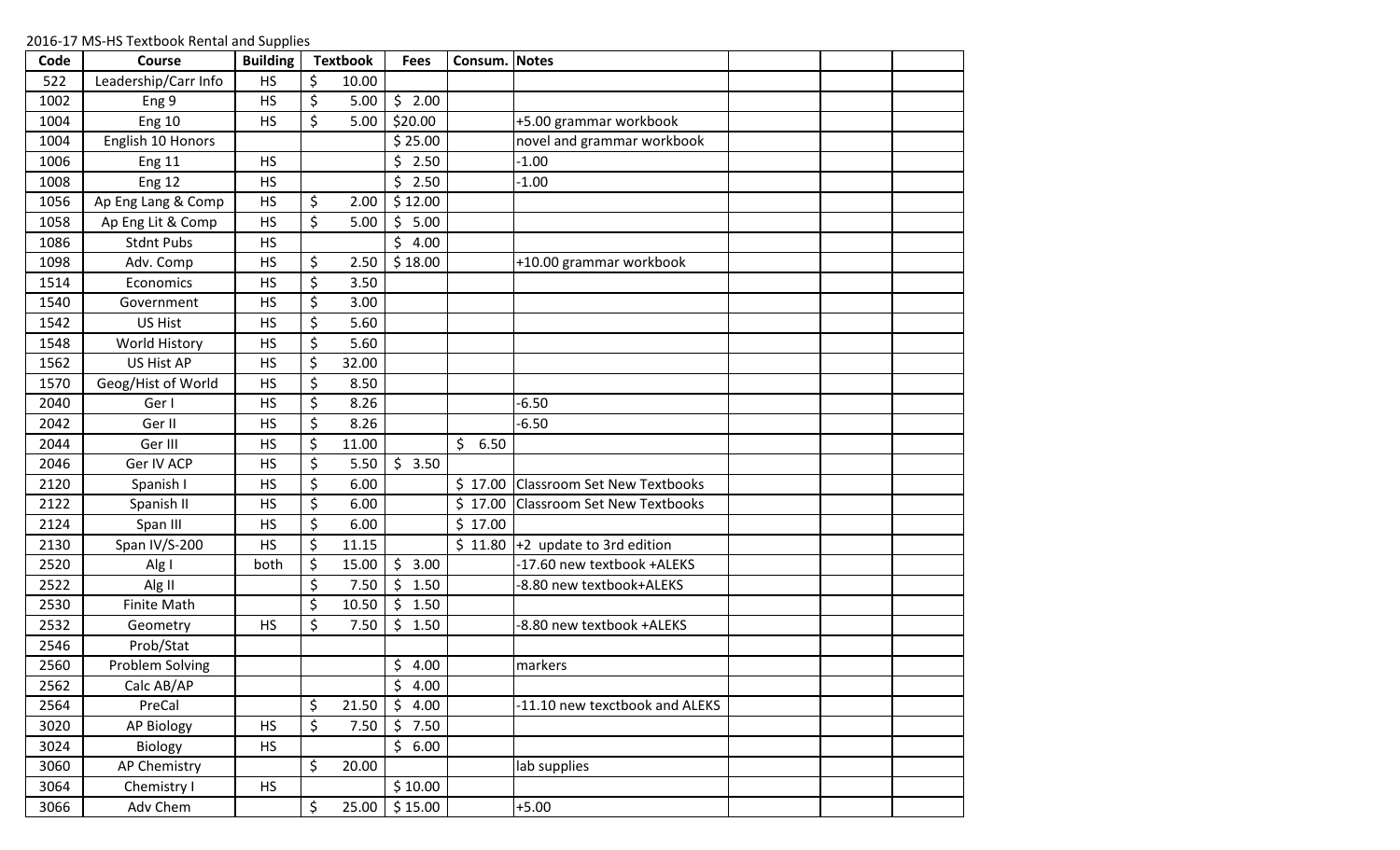| 3080 | <b>AP Physics</b>         |           | \$3.00      |            |         |                                   |                                      |  |
|------|---------------------------|-----------|-------------|------------|---------|-----------------------------------|--------------------------------------|--|
| 3084 | Physics I                 |           | \$<br>5.25  | \$<br>3.00 |         |                                   |                                      |  |
| 3108 | <b>ICP</b>                |           |             | \$12       |         | $+4.00$                           |                                      |  |
| 3542 | Phys Ed                   |           |             | \$<br>7.50 |         |                                   |                                      |  |
| 3544 | Phys Ed II                |           |             | \$<br>7.50 |         |                                   |                                      |  |
| 4048 | <b>AP Drawing</b>         |           |             | \$32.00    |         | art supplies                      |                                      |  |
| 4050 | AP Art 2D                 |           |             | \$32.00    |         | $-20.60$                          |                                      |  |
| 4052 | AP 3D Art                 |           |             | \$32.00    |         | art supplies                      |                                      |  |
| 4060 | Drawing                   | both      |             | \$32.00    |         |                                   |                                      |  |
| 4062 | Photography               |           |             | \$15.00    |         | Lynda.com + Photoshop subs.       |                                      |  |
| 4160 | <b>Concert Band</b>       |           |             | \$48.00    |         |                                   |                                      |  |
| 4164 | Perc. Ens                 |           |             | \$48.00    |         |                                   |                                      |  |
| 4186 | Intermediate Choir        |           |             | \$40.00    |         |                                   |                                      |  |
| 4188 | <b>Advanced Chorus</b>    |           |             | \$40.00    |         |                                   |                                      |  |
| 4208 | <b>Music Theory</b>       |           |             |            | \$15.00 |                                   |                                      |  |
| 4512 | <b>Business Math</b>      |           | \$<br>5.00  | \$<br>5.00 |         | $+5$<br>markers                   |                                      |  |
| 4530 | Dig Citizen               |           |             | \$<br>3.00 |         |                                   |                                      |  |
| 4812 | <b>IED</b>                |           |             | \$12.00    |         | $-8.00$                           |                                      |  |
| 4814 | POE                       | <b>HS</b> |             | \$20.00    |         |                                   |                                      |  |
| 5002 | AgBusMgmt/ARGI 1          | HS        | \$<br>20.00 | \$15.00    |         | $+5.00$                           | <b>AET and AgEdNet subscriptions</b> |  |
| 5008 | Animal Sci                | <b>HS</b> | \$<br>20.00 | \$15.00    |         | $+5.00$                           | <b>AET and AgEdNet subscriptions</b> |  |
| 5056 | Intro Ag & Nat Res        | both      | \$<br>20.00 |            |         |                                   | -10 AET and AgEdNet subscriptions    |  |
| 5070 | <b>ALS Animal</b>         | <b>HS</b> | \$<br>20.00 | \$15.00    |         | $+5.00$                           | <b>AET and AgEdNet subscriptions</b> |  |
| 5072 | <b>ALS Foods</b>          | <b>HS</b> | \$<br>20.00 | \$<br>5.00 |         |                                   | -10 AET and AgEdNet subscriptions    |  |
| 5074 | Plt SI Sci A              | <b>HS</b> | \$<br>10.00 | \$<br>3.75 |         |                                   | -5 AET and AgEdNet subscriptions     |  |
| 5088 | Ag Power                  | HS        | \$<br>20.00 | \$15.00    |         | $+5.00$                           | <b>AET and AgEdNet subscriptions</b> |  |
| 5132 | Hortl Sci                 | <b>HS</b> | \$<br>10.00 | \$25.00    |         |                                   | -10 AET and AgEdNet subscriptions    |  |
| 5237 | Ag Leadership             |           |             | \$12.00    |         | workbook                          |                                      |  |
| 5276 | A & P                     |           |             | \$18.00    |         | $+3.00$                           |                                      |  |
| 5342 | Ntrn WIns                 |           | \$<br>13.00 | \$23.00    |         |                                   |                                      |  |
| 5364 | Intrp Rlt                 |           | \$<br>5.75  | \$12.00    |         | <b>CPR</b>                        |                                      |  |
| 5366 | Human Dev                 |           | \$<br>14.00 |            |         |                                   |                                      |  |
| 5438 | <b>CulArt Fnd</b>         |           |             | \$35.00    |         |                                   |                                      |  |
| 6010 | Language Arts 6           | <b>MS</b> |             | \$23.00    |         | +15.00 markers+ Finish Line wkbk. |                                      |  |
| 6030 | Science 6                 | <b>MS</b> |             | \$5.00     | \$19.00 |                                   |                                      |  |
| 6040 | Math Concepts 6           |           | \$<br>34.00 | \$15.00    |         | new textbook+ALEKS                |                                      |  |
| 6060 | Exploratory               | <b>MS</b> |             | \$5.00     |         | $-2.50$                           |                                      |  |
| 6160 | <b>Instrumental Music</b> |           |             | \$20.00    |         |                                   |                                      |  |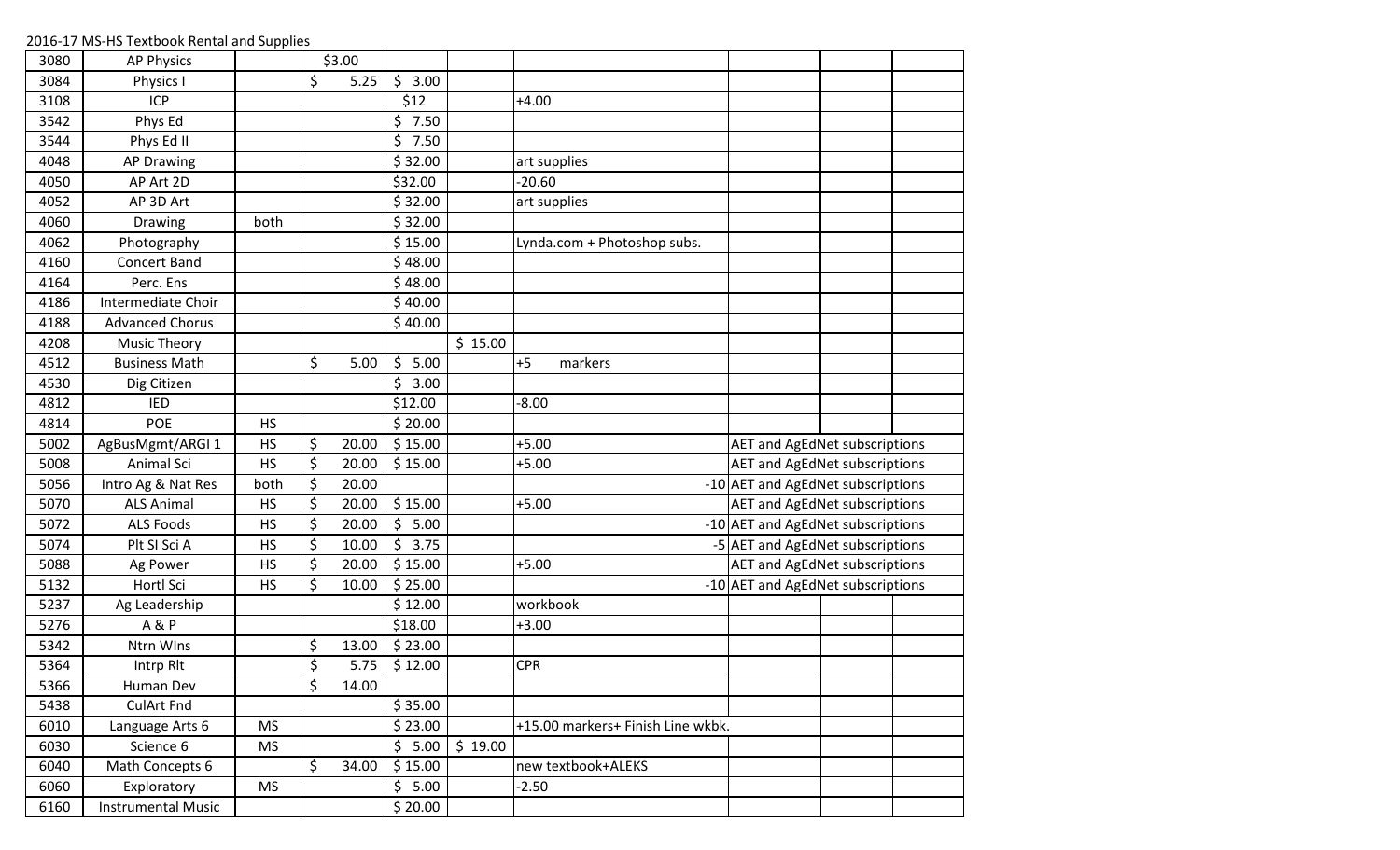| 6163  | Art 6                     |           |             | \$30.00    |         |                              |  |  |
|-------|---------------------------|-----------|-------------|------------|---------|------------------------------|--|--|
| 7010  | Language Arts 7           | <b>MS</b> | \$<br>3.00  | \$15.00    |         | +12.00 Finish Line workbook  |  |  |
| 7020  | Science 7                 | <b>MS</b> |             | \$5.00     | \$19.00 |                              |  |  |
| 7030  | Social Studies 7          | <b>MS</b> | \$<br>7.62  |            |         |                              |  |  |
| 7050  | <b>Math Applications</b>  |           | \$<br>34.00 |            |         | +1.40 new textbook+ALEKS     |  |  |
| 7080  | Technology                |           |             | \$15.00    |         |                              |  |  |
| 7840  | <b>Vocal Music</b>        |           |             | \$25.00    |         |                              |  |  |
| 7860  | <b>Instrumental Music</b> |           |             | \$30.00    |         |                              |  |  |
| 7871  | Agriculture               |           | \$<br>8.00  | \$<br>6.50 |         |                              |  |  |
| 7873  | Art 7                     | <b>MS</b> |             | \$30.00    |         | $-2.00$                      |  |  |
| 8010  | Language Arts 8           |           | \$<br>5.00  | \$15.00    |         | +12.00 Finish Line workbook  |  |  |
| 8020  | Science 8                 | <b>MS</b> |             | \$10.00    | \$20.00 |                              |  |  |
| 8030  | Social Studies 8          | <b>MS</b> |             | \$<br>6.00 |         | $-20.00$                     |  |  |
| 8050  | Pre-Algebra               |           | \$<br>34.00 | \$3.00     |         | +3.00 markers new text+ALEKS |  |  |
| 8059  | <b>Physical Education</b> |           |             | \$15.00    |         |                              |  |  |
| 8061  | Adv PE Weightlifting      |           |             | \$15.00    |         |                              |  |  |
| 8182  | Gateway                   | <b>MS</b> |             | \$15.00    |         |                              |  |  |
| 8860  | <b>Instrumental Music</b> |           |             | \$15.00    |         |                              |  |  |
| 9000  | Developmental Math        |           |             | \$20.00    |         |                              |  |  |
| 9610  | Read 180                  |           |             | \$12.00    |         |                              |  |  |
| 9710  | <b>Read 180</b>           |           |             | \$12.00    |         |                              |  |  |
| 9711  | Language Arts             |           | \$<br>3.00  | \$<br>5.00 |         |                              |  |  |
| 21006 | <b>Eng 11</b>             |           |             | \$<br>1.00 |         | $-2.50$                      |  |  |
| 21008 | <b>Eng 12</b>             |           |             | \$<br>1.00 |         | $-2.50$                      |  |  |
| 21036 | <b>College Prep Eng</b>   |           | \$<br>2.50  | \$<br>8.00 |         |                              |  |  |
| 21542 | <b>US Hist</b>            | <b>HS</b> | \$<br>5.60  |            |         |                              |  |  |
| 21548 | World History             | <b>HS</b> | \$<br>5.60  |            |         |                              |  |  |
| 21570 | Geog/Hist of World        | <b>HS</b> | \$<br>8.50  |            |         |                              |  |  |
| 22046 | Ger IV ACP                |           | \$<br>5.50  | \$3.50     |         |                              |  |  |
| 22130 | Span IV/S-200             |           | \$<br>11.15 |            | \$11.80 | $+2$ update to 3rd edition   |  |  |
| 22522 | Alg II                    |           | \$<br>7.50  | \$1.50     |         | -8.80 new textbook+ALEKS     |  |  |
| 22530 | <b>Finite Math</b>        |           | \$<br>10.50 |            |         |                              |  |  |
| 22532 | Geometry                  | <b>HS</b> | \$<br>7.50  | \$1.50     |         | -8.80 new textbook +ALEKS    |  |  |
| 22566 | Trig                      |           | \$<br>32.50 |            |         |                              |  |  |
| 23024 | Biology                   | <b>HS</b> |             | \$<br>6.00 |         |                              |  |  |
| 23084 | Physics I                 |           | \$<br>5.25  | \$<br>3.00 |         |                              |  |  |
| 23542 | Phys Ed                   |           |             | \$<br>7.50 |         |                              |  |  |
| 23544 | Phys Ed II                |           |             | \$7.50     |         |                              |  |  |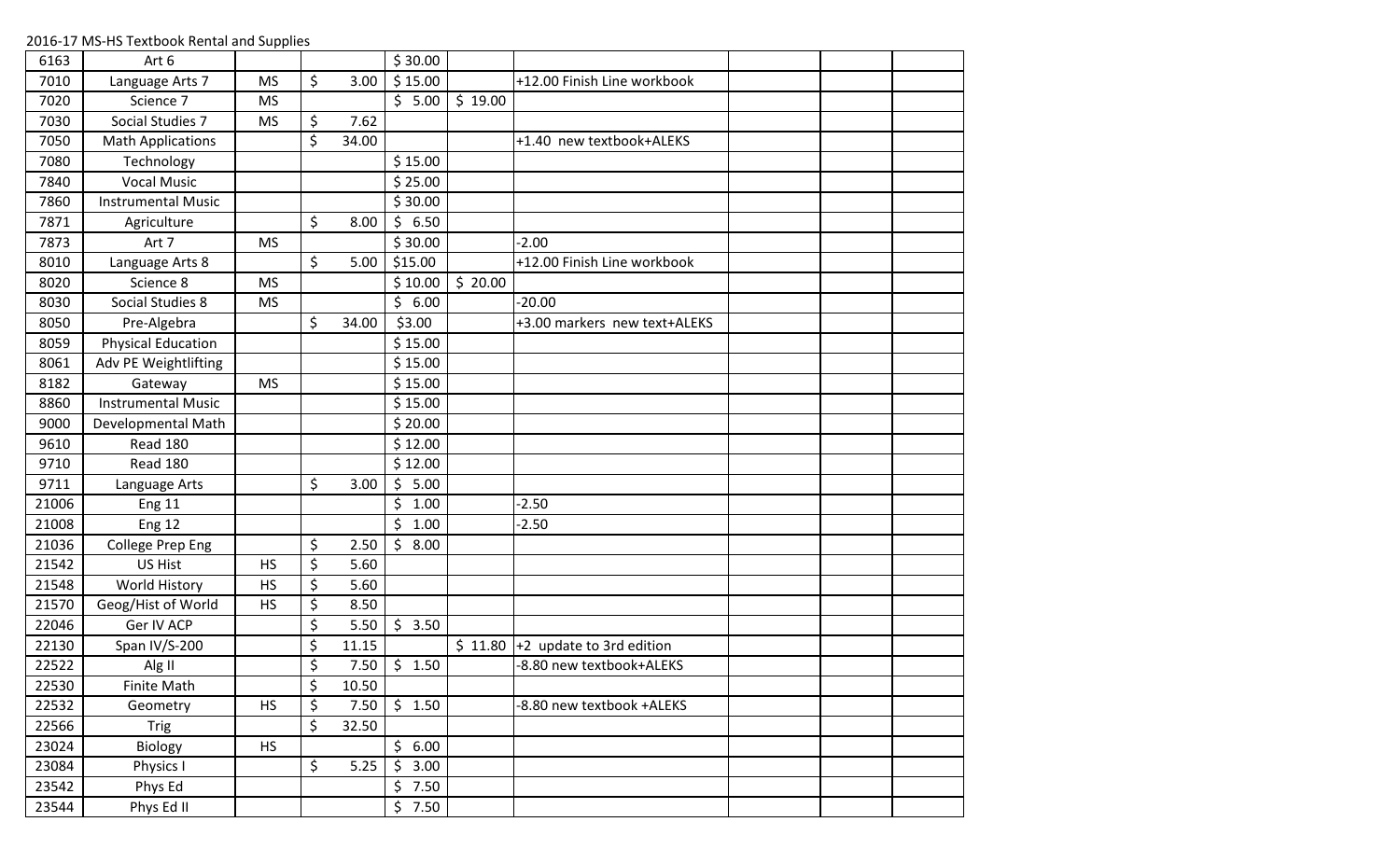| 24082  | Dig. Design               | <b>HS</b> |             | \$15.00    |         | Lynda.com + Photoshop subs.                     |                                  |  |
|--------|---------------------------|-----------|-------------|------------|---------|-------------------------------------------------|----------------------------------|--|
| 24208  | Music Theory              |           |             |            | \$15.00 |                                                 |                                  |  |
| 24530  | Dig Citizen               |           |             | \$<br>3.00 |         |                                                 |                                  |  |
| 24540  | Pers Fin Rsp              |           | \$<br>8.50  |            | \$33.00 | +24.00 increase in cost of Dave Ramsey workbook |                                  |  |
| 25074  | Plt SI Sci A              | <b>HS</b> | \$<br>10.00 | \$<br>3.75 |         |                                                 | -5 AET and AgEdNet subscriptions |  |
| 25342  | Ntrn WIns                 |           | \$<br>6.25  | \$11.50    |         |                                                 |                                  |  |
| 25364  | Intrp Rlt                 |           | \$<br>5.75  | \$12.00    |         |                                                 |                                  |  |
| 25366  | Human Dev                 |           | \$<br>14.00 |            |         |                                                 |                                  |  |
| 28860  | <b>Instrumental Music</b> |           |             | \$15.00    |         |                                                 |                                  |  |
| 1002A  | Eng 9 H                   |           | \$<br>5.00  | 2.00<br>Ś  |         |                                                 |                                  |  |
| 1002B  | Eng 9 H                   |           | \$<br>5.00  | \$<br>2.00 |         |                                                 |                                  |  |
| 1004B  | Eng 10 (Block)            | <b>HS</b> | \$<br>5.00  | \$20.00    |         | +5.00 grammar workbook                          |                                  |  |
| 21004B | <b>Eng 10</b>             |           |             |            |         | $-8.00$                                         |                                  |  |
| 2520A  | Alg I                     | both      | \$<br>32.60 | \$<br>3.00 |         | Dry Erase Markers                               |                                  |  |
| 25394C | Prep CC's                 |           | \$<br>9.00  |            |         |                                                 |                                  |  |
| 2801R  | Reading                   |           |             | \$<br>6.00 |         |                                                 |                                  |  |
| 5394C  | Prep CC's                 |           | \$<br>9.00  |            |         |                                                 |                                  |  |
| 701B   | Language Arts 7           | <b>MS</b> | \$<br>3.00  | \$15.00    |         | +12.00 Finish Line workbook                     |                                  |  |
| 701H   | Language Arts 7           | <b>MS</b> | \$<br>3.00  | \$15.00    |         | +12.00 Finish Line workbook                     |                                  |  |
| 801B   | Language Arts 8           |           | \$<br>5.00  | \$15.00    |         | +12.00 Finish Line workbook                     |                                  |  |
| 801H   | Language Arts 8           |           | \$<br>5.00  | \$15.00    |         | +12.00 Finish Line workbook                     |                                  |  |
| 801R   | Reading                   |           |             | \$12.00    |         |                                                 |                                  |  |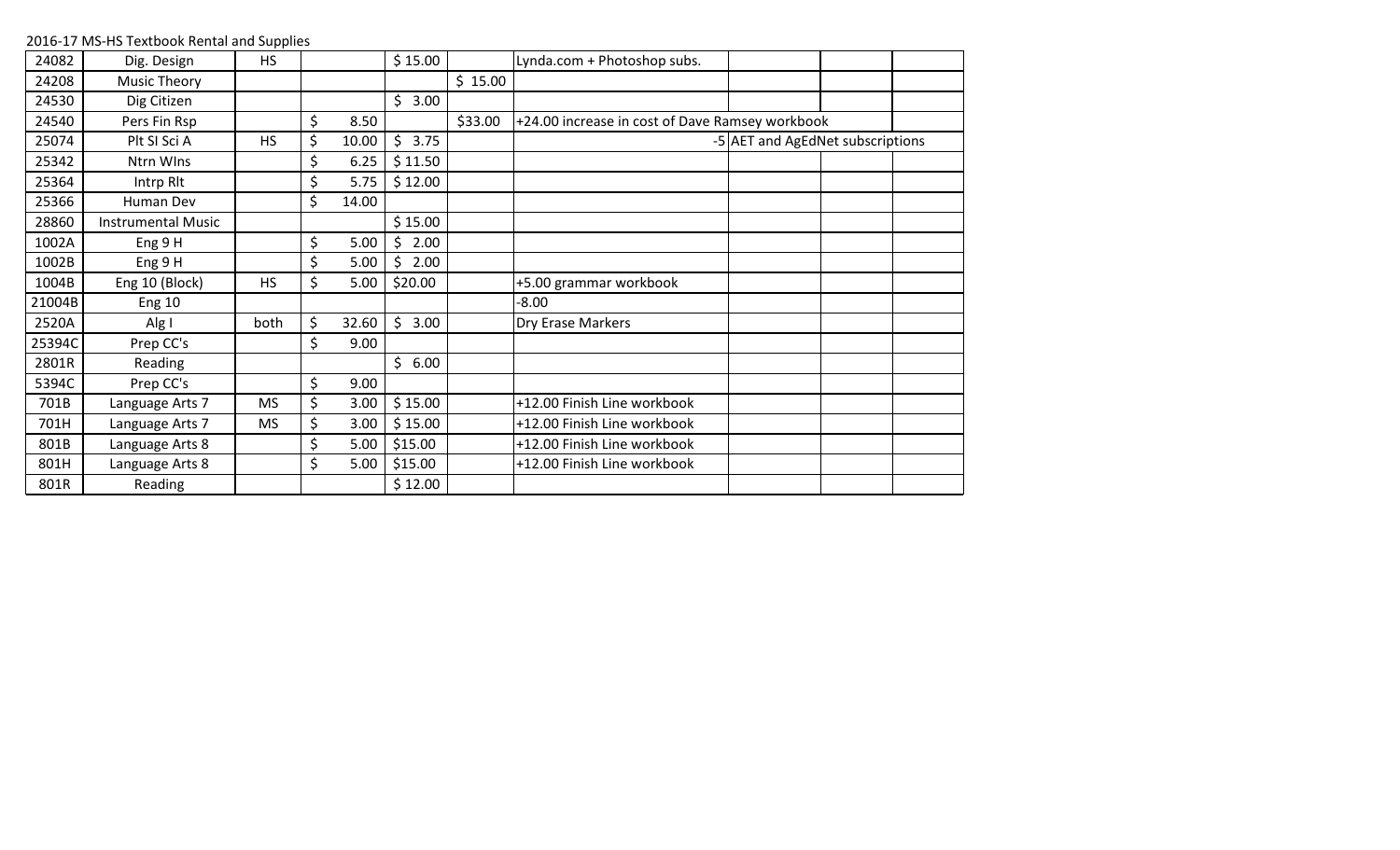| DESCRIPTION-NAME, SERIES, CODE       | <b>CONSUMABLE</b> | <b>NON-CONSUMABLE</b> | <b>FEE</b> |         |
|--------------------------------------|-------------------|-----------------------|------------|---------|
|                                      |                   |                       |            |         |
| Journeys Reading                     |                   | \$33.51               |            |         |
| <b>Hand Writing- Universal</b>       | \$5.45            |                       |            |         |
| Math                                 | 25.49             |                       |            |         |
| <b>Math Manipulatives</b>            |                   | 1.24                  |            |         |
| <b>Student Headphone</b>             | \$15.00           |                       |            |         |
| <b>Student Communicator Folder</b>   | 51.35             |                       |            |         |
| <b>Emergency Notification System</b> |                   |                       | \$1.75     |         |
| <b>Time for Kids</b>                 | 54.46             |                       |            |         |
| <b>Totals</b>                        | \$51.75           | \$34.75               | \$1.75     | \$88.25 |
| Kindergarten                         |                   |                       |            | \$88.25 |
| Textbook Rental Fees 2016/17         |                   |                       |            |         |
|                                      |                   |                       |            |         |
|                                      |                   |                       |            |         |
|                                      |                   |                       |            |         |
|                                      |                   |                       |            |         |
|                                      |                   |                       |            |         |
|                                      |                   |                       |            |         |
|                                      |                   |                       |            |         |

 $\epsilon_{\rm{m}}$ 

a i P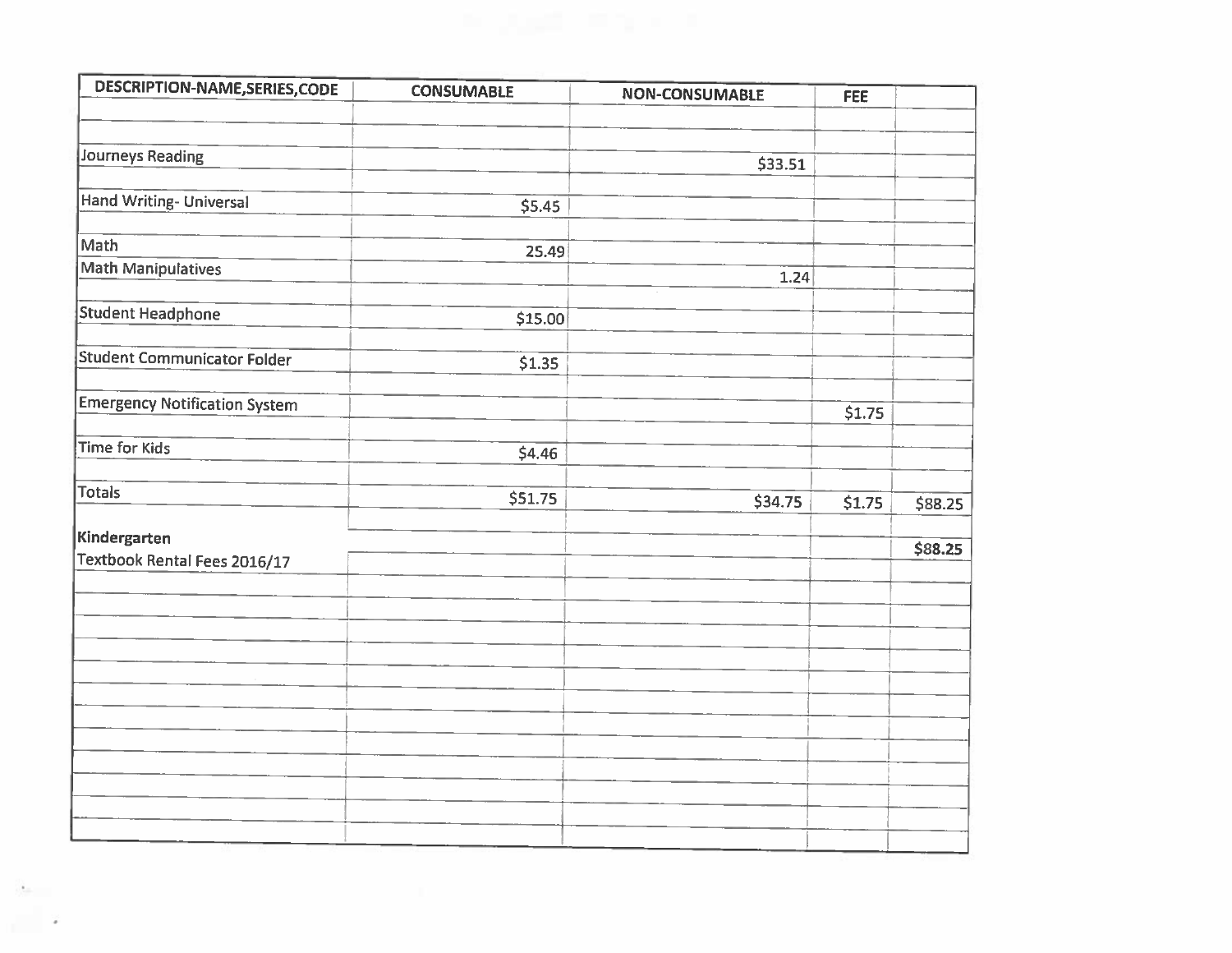| DESCRIPTION-NAME, SERIES, CODE        | <b>CONSUMABLE</b> | <b>NON-CONSUMABLE</b> | <b>FEES</b> |         |
|---------------------------------------|-------------------|-----------------------|-------------|---------|
| Journeys Reading                      |                   |                       |             |         |
|                                       |                   | \$43.03               |             |         |
| <b>Hand Writing-Universal</b>         | \$5.45            |                       |             |         |
|                                       |                   |                       |             |         |
| Dictionary "Words I Use When I Write" | \$1.76            |                       |             |         |
| Go Math                               | \$25.49           |                       |             |         |
| <b>Math Manipulatives</b>             |                   | 1.24                  |             |         |
| Student Communicator Folder           |                   |                       |             |         |
|                                       | 1.35              |                       |             |         |
| <b>Emergency Notification System</b>  |                   |                       | \$1.75      |         |
| <b>Scholastic News</b>                | \$5,44            |                       |             |         |
|                                       |                   |                       |             |         |
| <b>Totals</b>                         | \$39.49           | \$44.27               | \$1.75      |         |
| <b>First Grade</b>                    |                   |                       |             |         |
| Textbook Rental Fees 2016/2017        |                   |                       |             | \$85.51 |
|                                       |                   |                       |             |         |
|                                       |                   |                       |             |         |
|                                       |                   |                       |             |         |
|                                       |                   |                       |             |         |
|                                       |                   |                       |             |         |
|                                       |                   |                       |             |         |
|                                       |                   |                       |             |         |
|                                       |                   |                       |             |         |
|                                       |                   |                       |             |         |
|                                       |                   |                       |             |         |
|                                       |                   |                       |             |         |

 $\mathcal{A}_{\mathcal{A}}$  $\sim$  10  $\mu$   $\sim 10^{11}$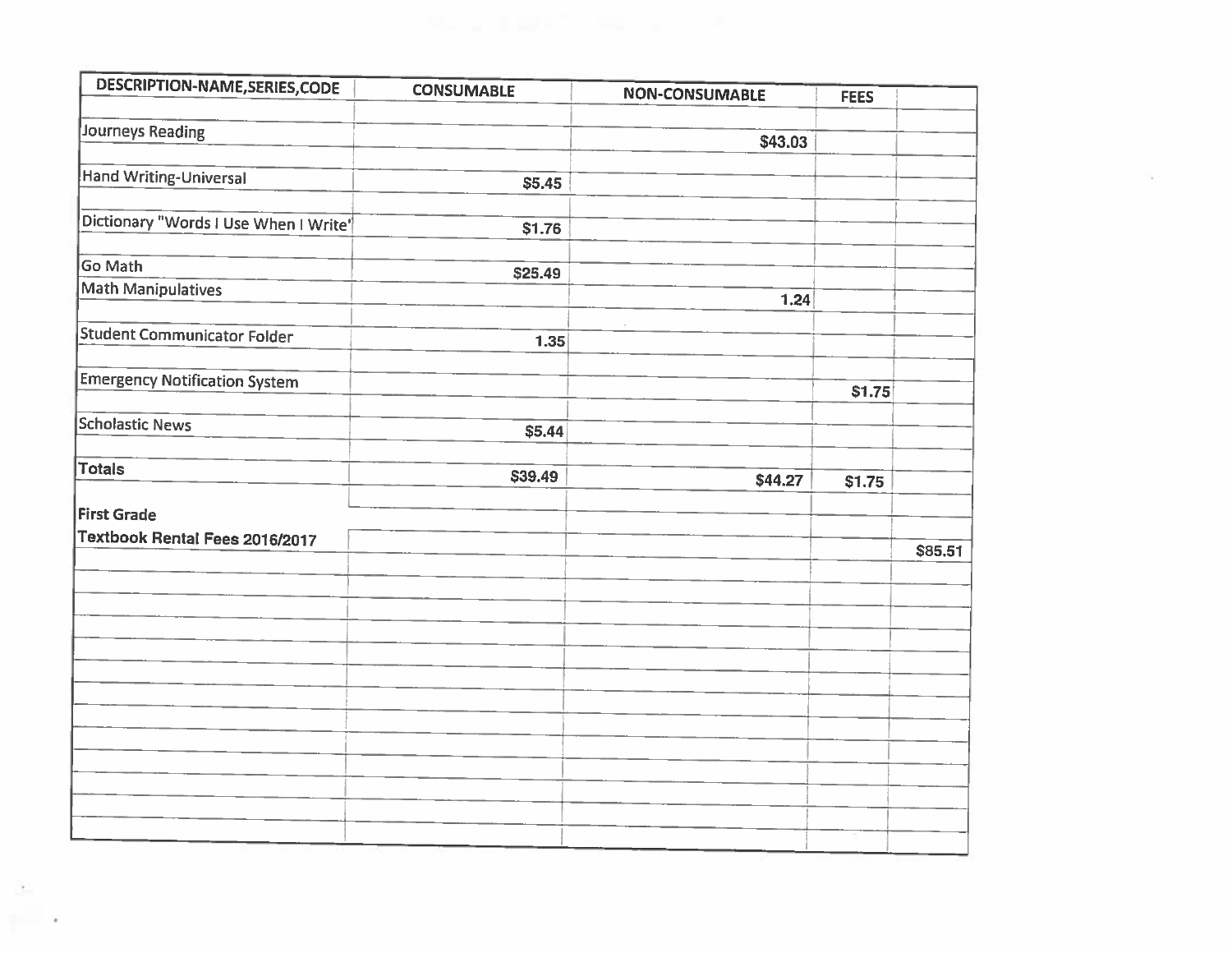| DESCRIPTION-NAME, SERIES, CODE       | <b>CONSUMABLE</b> | <b>NON-CONSUMABLE</b> | <b>FEES</b> |         |
|--------------------------------------|-------------------|-----------------------|-------------|---------|
| <b>Journeys Reading</b>              |                   |                       |             |         |
|                                      |                   | \$25.82               |             |         |
| <b>Hand Writing-Universal</b>        | \$5.45            |                       |             |         |
| <b>Go Math</b>                       | \$25.49           |                       |             |         |
| <b>Manipulatives</b>                 |                   | \$1.24                |             |         |
| <b>Student Communicator Folder</b>   | \$1.35            |                       |             |         |
| <b>Emergency Notification System</b> |                   |                       | \$1.75      |         |
| <b>Scholastic News</b>               | \$5.44            |                       |             |         |
| <b>Scholastic Science Spin</b>       | \$1.09            |                       |             |         |
| <b>Totals</b>                        | \$38.82           | \$27.06               | \$1.75      |         |
| <b>Second Grade</b>                  |                   |                       |             | \$67.63 |
| <b>Textbook Rental Fee 2016/2017</b> |                   |                       |             |         |
|                                      |                   |                       |             |         |
|                                      |                   |                       |             |         |
|                                      |                   |                       |             |         |
|                                      |                   |                       |             |         |
|                                      |                   |                       |             |         |
|                                      |                   |                       |             |         |
|                                      |                   |                       |             |         |

 $\epsilon$ 

 $\frac{1}{2}$ 

 $\theta$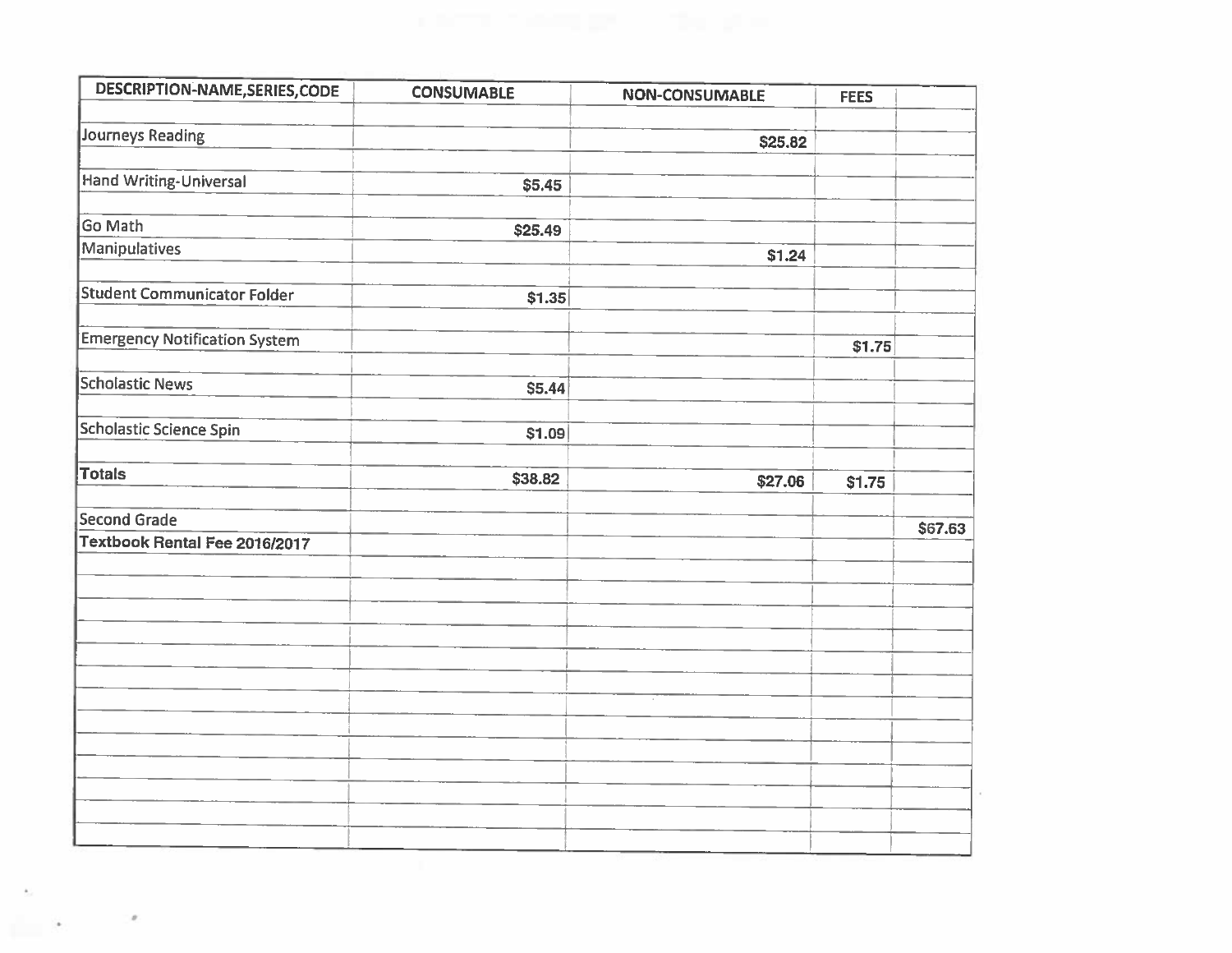| DESCRIPTION-NAME, SERIES, CODE       | <b>CONSUMABLE</b> | <b>NON-CONSUMABLE</b> | <b>FEES</b> |         |
|--------------------------------------|-------------------|-----------------------|-------------|---------|
| <b>Journeys Reading</b>              |                   | \$26.66               |             |         |
|                                      |                   |                       |             |         |
| <b>Hand Writing-Universal</b>        | \$5.45            |                       |             |         |
| Go Math                              | 25.49             |                       |             |         |
| <b>Manipulatives</b>                 |                   | \$1.24                |             |         |
| <b>Social Studies</b>                | 1.09              |                       |             |         |
| <b>Science Spin Weekly</b>           | \$1.09            |                       |             |         |
| <b>Student Communicator Folder</b>   | \$1.35            |                       |             |         |
| <b>Emergency Notification System</b> |                   |                       | \$1.75      |         |
| <b>Scholastic News</b>               | \$5.44            |                       |             |         |
| <b>Totals</b>                        | \$39.91           | \$27.90               | \$1.75      |         |
| <b>Third Grade</b>                   |                   |                       |             | \$69.56 |
| Textbook Rental Fee 2016/2017        |                   |                       |             |         |
|                                      |                   |                       |             |         |
|                                      |                   |                       |             |         |
|                                      |                   |                       |             |         |
|                                      | $\epsilon$        |                       |             |         |
|                                      |                   |                       |             |         |
|                                      |                   |                       |             |         |

 $\alpha$ 

 $\overline{\Sigma}$ 

 $\sim 100$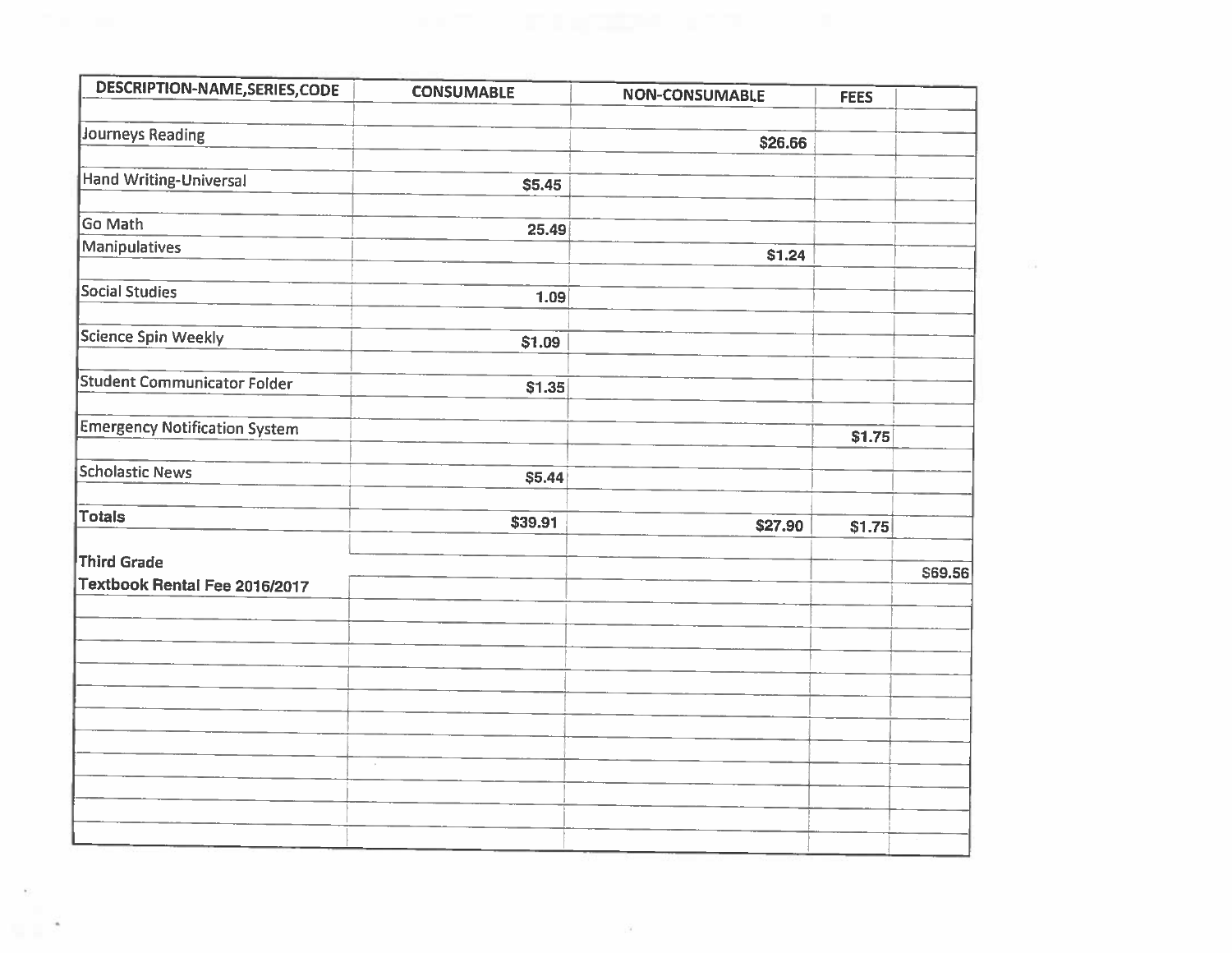| DESCRIPTION-NAME, SERIES, CODE       | <b>CONSUMABLE</b> | <b>NON-CONSUMABLE</b> | <b>FEES</b> |         |
|--------------------------------------|-------------------|-----------------------|-------------|---------|
| <b>Journeys Reading</b>              |                   |                       |             |         |
|                                      |                   | \$19.02               |             |         |
| Go Math                              | \$25.49           |                       |             |         |
| <b>Math Manipulatives</b>            |                   | 1.24                  |             |         |
|                                      |                   |                       |             |         |
| Student Agenda Book                  | \$2.75            |                       |             |         |
| <b>Student Communicator Folder</b>   | \$1.35            |                       |             |         |
| <b>Emergency Notification System</b> |                   |                       | \$1.75      |         |
| <b>Scholastic News</b>               | \$5.44            |                       |             |         |
|                                      |                   |                       |             |         |
| <b>Totals</b>                        | \$35.03           | \$20.26               | \$1.75      |         |
| <b>Fourth Grade</b>                  |                   |                       |             |         |
| Textbook Rental Fee 2016/2017        |                   |                       |             | \$57.04 |
|                                      |                   |                       |             |         |
|                                      |                   |                       |             |         |
|                                      |                   |                       |             |         |
|                                      |                   |                       |             |         |
|                                      |                   |                       |             |         |
|                                      |                   |                       |             |         |
|                                      |                   |                       |             |         |
|                                      |                   |                       |             |         |
|                                      |                   |                       |             |         |
|                                      |                   |                       |             |         |
|                                      |                   |                       |             |         |
|                                      |                   |                       |             |         |
|                                      |                   |                       |             |         |

 $\mathcal{N}_{\rm{in}}^{\rm{c}}$ 

 $\mathcal{D}=\mathcal{D}_{\text{max}}$ 

 $\sim$   $^{-1}$